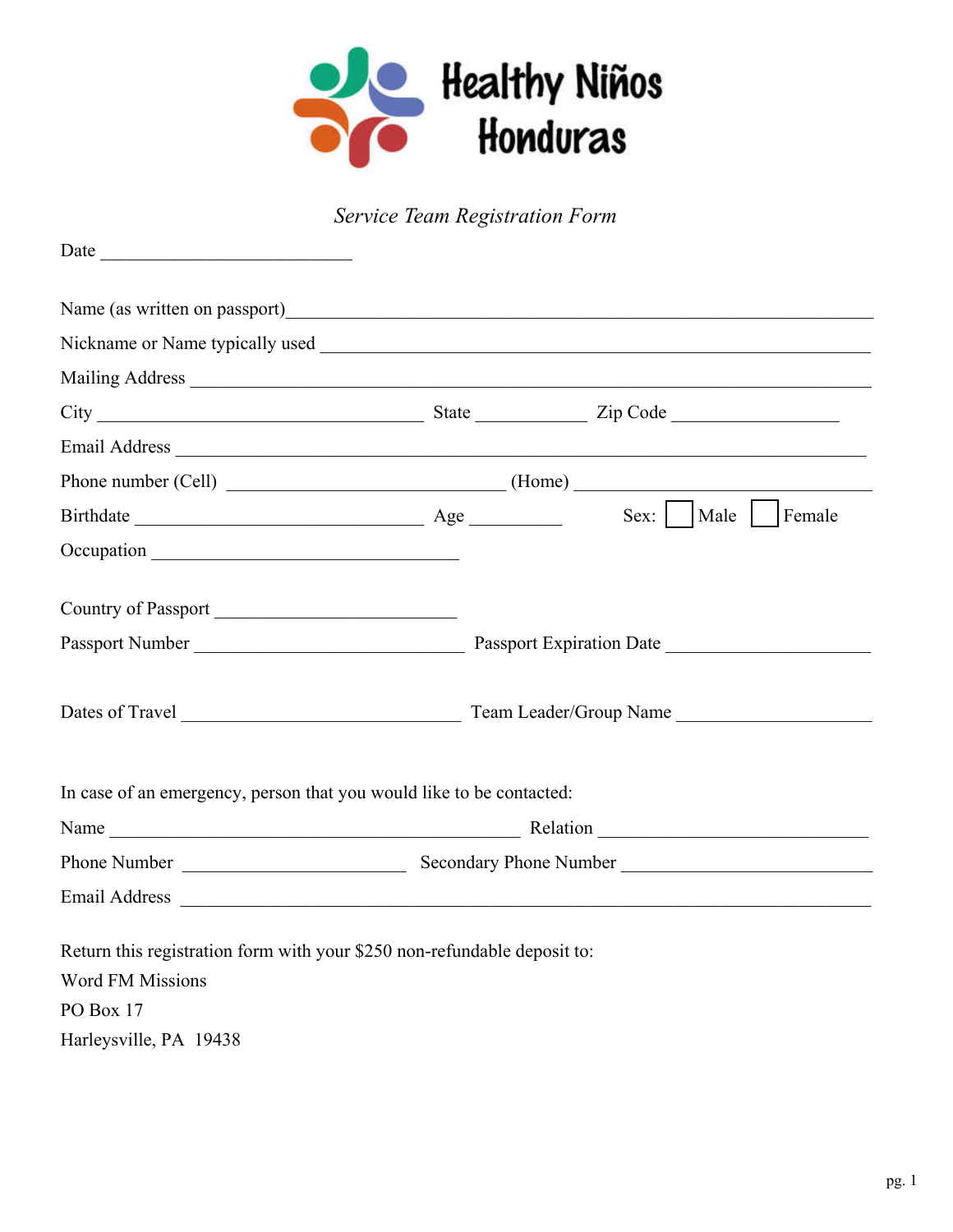

## **Health Form**

\*\*Each team member should fill out this health form.

|                                                                                           | Age |                                                                 |                                           |                     |  |
|-------------------------------------------------------------------------------------------|-----|-----------------------------------------------------------------|-------------------------------------------|---------------------|--|
|                                                                                           |     |                                                                 |                                           |                     |  |
|                                                                                           |     |                                                                 |                                           |                     |  |
| Current Health Problems New York Current Health Problems                                  |     |                                                                 |                                           |                     |  |
| <b>Current Medications</b>                                                                |     |                                                                 | Immunization Status: (please enter dates) |                     |  |
| the control of the control of the control of the control of the control of the control of |     | Tetanus                                                         |                                           |                     |  |
| the control of the control of the control of the control of the control of the control of |     | Hepatitis A Series                                              |                                           |                     |  |
|                                                                                           |     |                                                                 | $#1$ $#2$ $#2$ $*$                        |                     |  |
|                                                                                           |     | Hepatitis B Series                                              |                                           |                     |  |
| the control of the control of the control of the control of the control of the control of |     |                                                                 |                                           | $#1$ $#2$ $#3$ $*3$ |  |
| the control of the control of the control of the control of the control of the control of |     |                                                                 | OR Hepatitis A/B Combined (Twinrix)       |                     |  |
|                                                                                           |     |                                                                 |                                           | $#1$ $#2$ $#3$ $*3$ |  |
|                                                                                           |     | Typhoid                                                         |                                           |                     |  |
|                                                                                           |     |                                                                 | Oral Injection                            |                     |  |
|                                                                                           |     |                                                                 |                                           |                     |  |
|                                                                                           |     |                                                                 |                                           |                     |  |
| Family Doctor                                                                             |     |                                                                 |                                           |                     |  |
|                                                                                           |     |                                                                 |                                           |                     |  |
|                                                                                           |     |                                                                 |                                           |                     |  |
|                                                                                           |     | Any additional health information that you feel is significant? |                                           |                     |  |

Do you have any food/diet restrictions?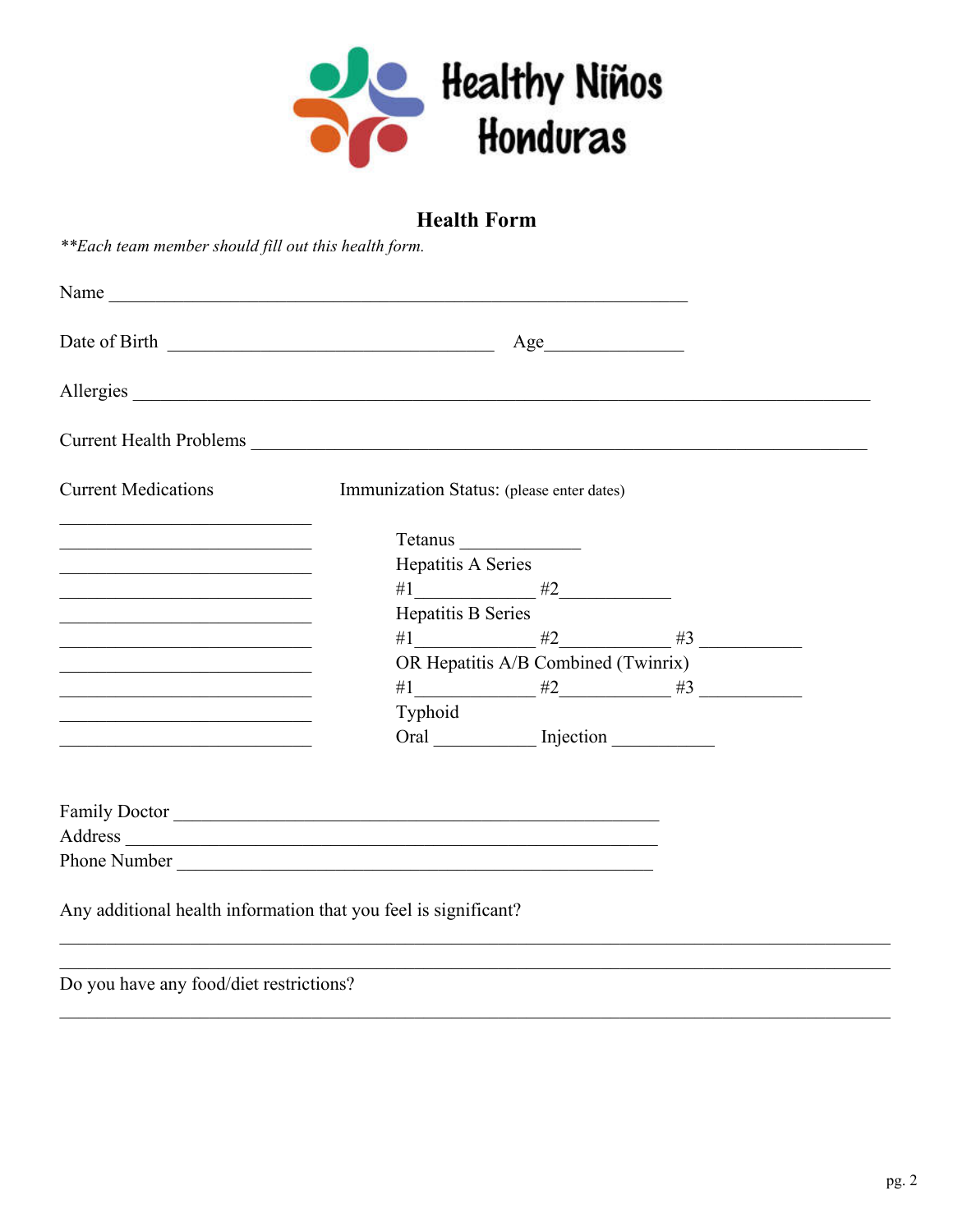

*In order to protect each other and the work in which Healthy Niños participates in Honduras, we ask that each person volunteering to serve complete this form. There are always risks involved in traveling and HNH has done its best to inform the volunteers of the risks and necessary precautions. Please do not hesitate to contact us with further questions regarding your travels.* 

## **EMERGENCY RELEASE FORM AND RIGHT OF REPRESENTATION**

I, or my son/daughter, want to participate in a Trip organized and run by Healthy Niños Honduras, Inc. As used herein, "the Trip" includes without limitation all events occurring while en route to or from or in Honduras. I understand that Healthy Niños Honduras, Inc. doesn't want to be sued or risk liability for personal injury, wrongful death or property damage arising from or related to participation in the Trip. To obtain the privilege of participating in the Trip, I agree on behalf of myself and, if applicable, my child, to the following:

- 1. I'm prepared physically, emotionally, mentally and spiritually for this trip. The scheduling environment and other foreign travel condition aren't adverse to me. I'll be flexible and have a servant attitude. **Initials: \_\_\_\_\_**
- 2. I grant to any of the Healthy Niños Honduras, Inc. staff and leaders the right to represent me in decisions relating to my welfare or the group welfare during the trip. I'll follow the suggestions made on my behalf. **Initials: \_\_\_\_\_**
- 3. I understand the administrative role that Healthy Niños Honduras, Inc. plays to putting the mission team together. I also understand that the mission trip will be handled by the team leader and HNH staff in Honduras. I'll follow the mission trip and mission house rules stated either orally or written. **Initials: \_\_\_\_\_**
- 4. I understand that I am visiting Honduras as a guest of Healthy Niños and that my actions will reflect the work and efforts of the ministry; therefore, I will display the attitude of a servant fieldworker and guest throughout this visit as well as adhere to the stringent policy of no use of tobacco, illicit drugs and alcoholic beverages around the group or at the work site and mission house. If my child is participating, I will take every action needed to assure the child's compliance. **Initials: \_\_\_\_\_**
- 5. I have read and understand HNH's Child & Vulnerable Adult policy. The principle underlying this policy is that all volunteers and staff should avoid actions or behaviors which may constitute poor practice or potential abuse and exploitation. **Initials: \_\_\_\_\_**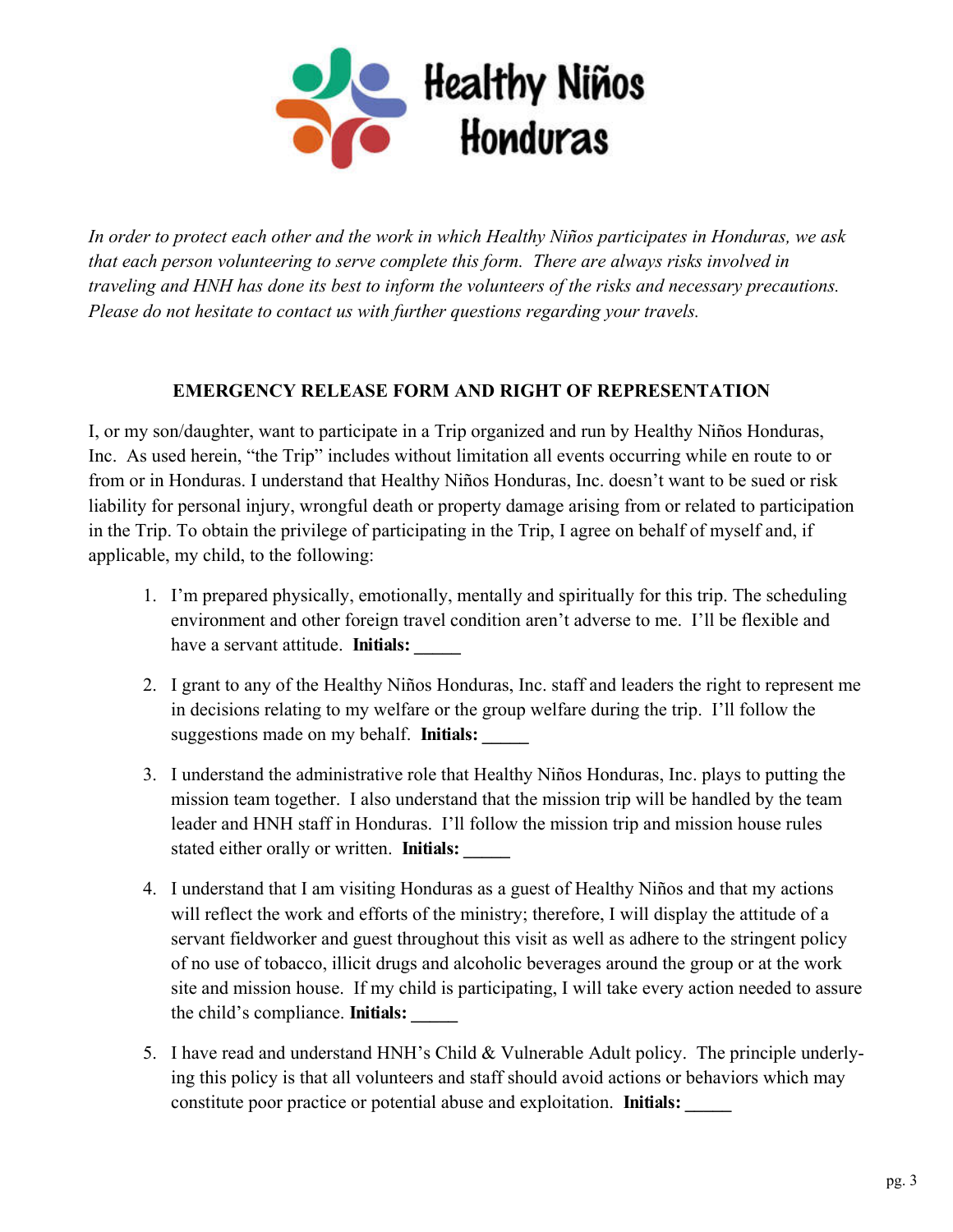- 6. I have read and understand HNH's Harassment policy. The principle underlying this policy is that all volunteers and staff should maintain an environment that is comfortable, safe and free from harassment of any kind. **Initials: \_\_\_\_\_**
- 7. Participating in the Trip involves risks of injury. For example, and without limitation, I understand these risks include: environmental conditions, building or equipment failure, lack of building codes, construction work or clean up, acts of God, criminal activity, contaminated food or water, disease, lack of supervision, the negligence or physical limitations of myself, my child, and others, or Healthy Niños Honduras Inc.'s negligence. I understand that the foregoing dangers create a risk for me (or my child) of personal injury, death, or damage to personal property ("Injury"). I freely assume these risks. **Initials: \_\_\_\_\_**
- 8. I forever RELEASE Healthy Niños Honduras, Inc. from any and all liabilities and claims for any Injury arising out of or related to the Trip. I will not, on behalf of myself or anyone else, sue or make a claim against Healthy Niños Honduras, Inc. for any Injury, even if the Injury is caused by Healthy Niños Honduras, Inc.'s negligence. I will indemnify and hold Healthy Niños Honduras, Inc. harmless from all damages, claims, and liability, including without limitation attorneys' fees and costs, related to any Injury or breach of this agreement by myself or others. This indemnity and hold harmless agreement includes Injury caused by Healthy Niños Honduras, Inc.'s negligence. **Initials: \_\_\_\_**
- 9. If I need (or my child needs) medical care, including surgery, while with Healthy Niños Honduras, Inc., I authorize and appoint Healthy Niños Honduras, Inc., and its duly authorized agents to secure any and all available medical attention, including surgery, and specifically authorize them to sign on my behalf any and all permission forms, release forms, etc. I understand that U.S. auto and health insurance are not valid in Honduras. Healthy Niños uses an international health travel insurance plan. **Initials: \_\_\_\_\_**
- 10. I'm aware of the hazards and risks to myself and property associated with this trip. These risks include, but aren't limited to, death or injury by accident, disease, terrorist acts, weather condition, and inadequate medical services and supplies. I accept these conditions with a full awareness and assume all the risks describes above. **Initials: \_\_\_\_\_**
- 11. Knowing and Voluntary: No one is forcing or requiring me (or my child) to participate in the Trip or to sign this agreement. I have been given the opportunity to ask questions and have my questions answered. I sign this agreement of my own free will and I fully understand its contents. This agreement applies to each participation in a Trip, including the upcoming and all future Trips, is binding on me, my child (if applicable) and our heirs and estates, and will not be modified or revoked except by an express writing signed by Healthy Niños Honduras, Inc. and me. **Initials: \_\_\_\_\_**

| Name (of participant):                                                       | Date |
|------------------------------------------------------------------------------|------|
| Signature                                                                    |      |
| Parent signature (if under 18)                                               |      |
| If typing name, it is understood that this constitutes as a legal signature. |      |